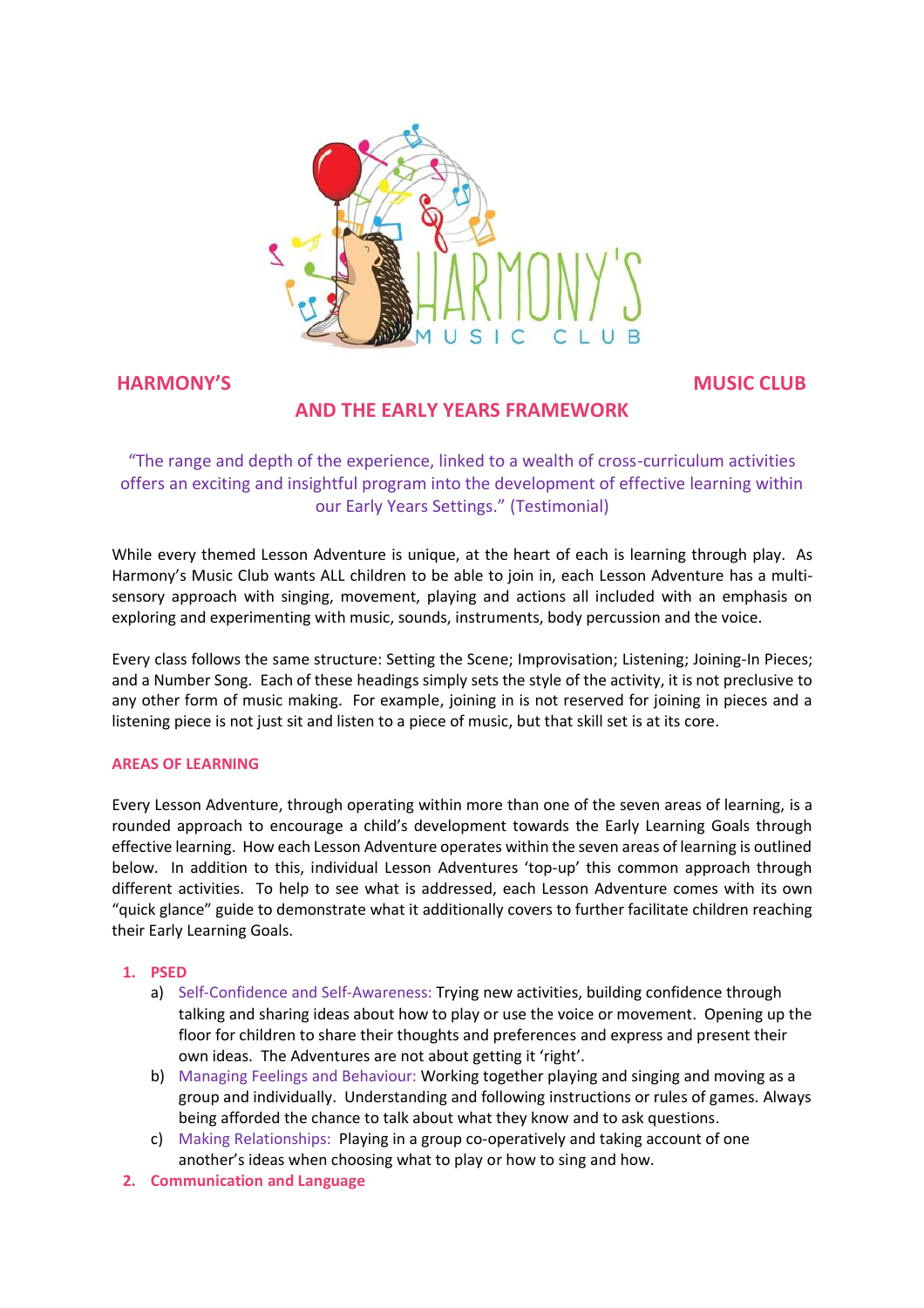- a) Listening and Attention: Attentive listening is a core feature of every activity. A diverse range of music and sounds from around the world, across the ages and from nature is presented and is married with responding verbally, physically, musically and emotionally. Each activity grows organically so that children will naturally follow directions, respond to the information given (both musical and verbal) through playing, singing or movement.
- b) Understanding: Each Adventure is a forum for exploration and experimentation leading to understanding. The activities create situations for children to respond to instructions or ideas expressed in discussions, explore 'hows' and 'whys' in response to the music, environment, and stories, and choose how to play or sing in response to the information given to them. There is always the opportunity for adding actions and using instruments as props to interpret/imitate/act-out the Adventure. Owing to the thematic style of the Lesson Adventures, there are always opportunities to ask how and why and to have wider discussions.
- c) Speaking: Ideas, reactions, narratives are always asked for. Joining in singing, learning songs by rote, repeating phrases, exploring the expressiveness of the voice is encouraged throughout.
- **3. Physical Development**
	- a) Moving and Handling: The development of control and co-ordination through body percussion, handling instruments when playing along and through exploration of instruments. Spontaneous movement, interpretation of music with movement and actions are also incorporated.
	- b) Health and Self-Care: See quick glance guides for Lesson Adventures.

### **4. Literacy**

- a) Reading and Writing: While song sheets are not provided and teaching of songs is encouraged by rote to aid memory skills, reading and writing is assisted through joining in singing, exploring the voice, adding actions to songs and music and creating narratives to match the music. Individual classes also use pictorial notation and inventing different song lyrics.
- c) Mark Making: See quick glance guides for Lesson Adventures.
- **5. Mathematics**
	- a) Numbers: Every Lesson Adventure includes a Number Song which uses addition or subtraction terminology. Rhythm is central to every Lesson Adventure which itself is exploration of fractions.
	- b) Shape, Space and Measure: Individual classes address capacity, time, distance, pattern, size, speed. See quick glance guides for Lesson Adventures.

# **6. Understanding the World**

- a) People and Communities: Individual Lesson Adventures explore families and cultures, festivals and cultural celebrations and events that children may have participated in and experienced. See quick glance guides.
- b) The World: Hearing world music is a central pillar of Lesson Adventures. The thematic approach of the Lesson Adventures means The World is explored in multiple way, including sounds of our environments, science of sounds, time and environments.
- c) Technology: See quick glance guides.

# **7. Expressive Arts and Designs**

a) Exploring and Using Media and Materials: Joining in singing and playing, exploring and experimenting with different ways of playing instruments and using the voice, experimenting with manipulating instruments to create different sounds and sound effects. A large range of instruments is recommended for playing along with but also exposure to a large range of instruments is provided through the musical selections across the Lesson Adventures.